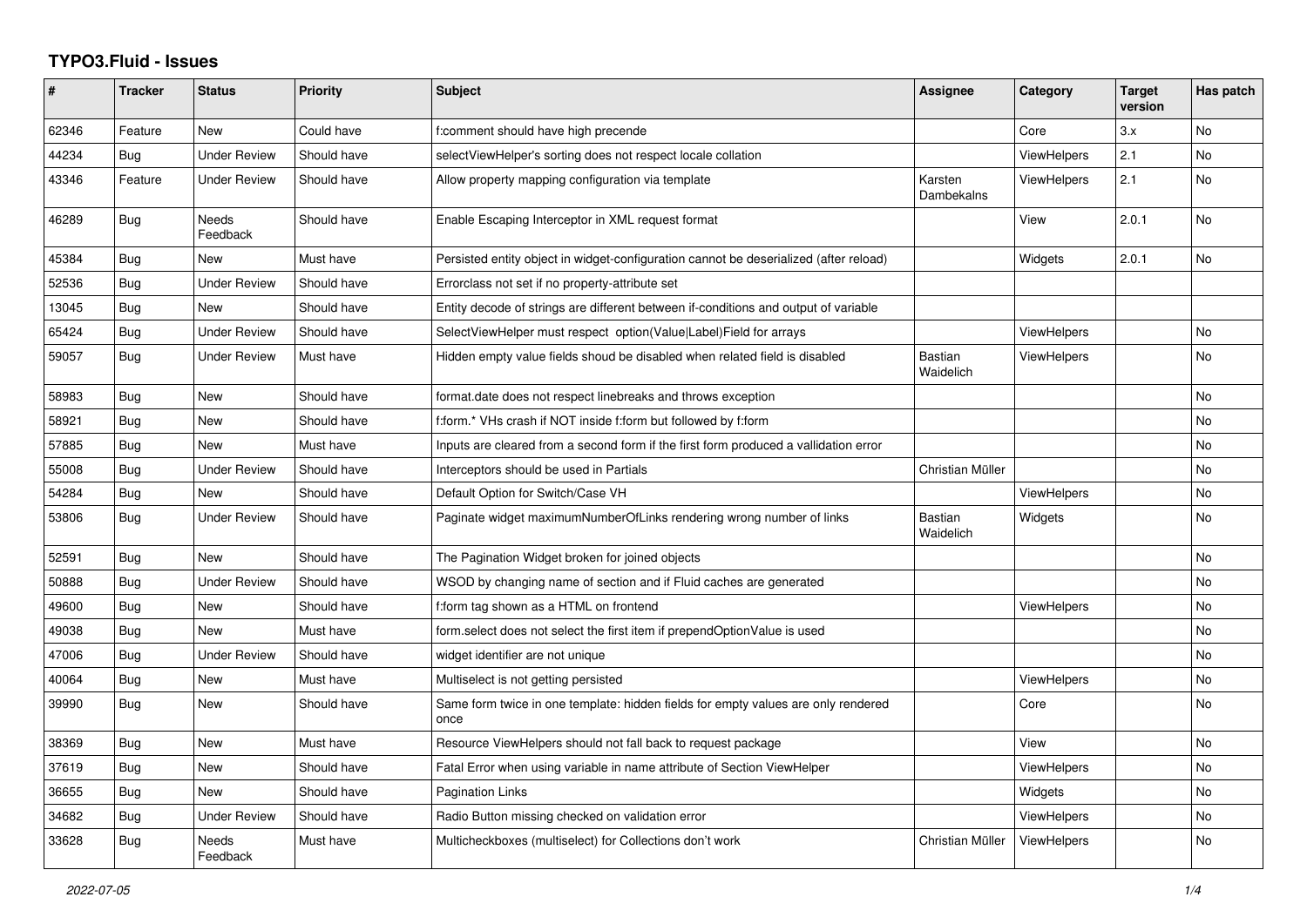| #     | <b>Tracker</b> | <b>Status</b>       | <b>Priority</b> | Subject                                                                                                     | <b>Assignee</b>             | Category    | <b>Target</b><br>version | Has patch |
|-------|----------------|---------------------|-----------------|-------------------------------------------------------------------------------------------------------------|-----------------------------|-------------|--------------------------|-----------|
| 33551 | Bug            | New                 | Must have       | View helper values break out of a partial scope                                                             | Sebastian<br>Kurfuerst      | Core        |                          | No        |
| 28554 | Bug            | New                 | Should have     | (v4) implement feature flag to disable caching                                                              |                             |             |                          | No        |
| 28553 | Bug            | New                 | Should have     | improve XHProf test setup                                                                                   |                             |             |                          | No        |
| 28552 | Bug            | New                 | Should have     | (v5) write ViewHelper test for compiled run; adjust functional test to do two passes<br>(uncached & cached) |                             |             |                          | No        |
| 28551 | Bug            | Accepted            | Should have     | (v4) backport VHTest                                                                                        | Sebastian<br>Kurfuerst      |             |                          | No        |
| 28550 | Bug            | New                 | Should have     | (v4) make widgets cacheable, i.e. not implement childnodeaccess interface                                   |                             |             |                          | No        |
| 28549 | Bug            | New                 | Should have     | make widgets cacheable, i.e. not implement childnodeaccess interface                                        |                             |             |                          | No        |
| 27607 | Bug            | New                 | Must have       | Make Fluid comparisons work when first element is STRING, second is NULL.                                   |                             | Core        |                          | No        |
| 12863 | Bug            | New                 | Should have     | Attributes of a viewhelper can't contain a '-'                                                              | Sebastian<br>Kurfuerst      | Core        |                          | No        |
| 8648  | Bug            | New                 | Should have     | format.crop ViewHelper should support all features of the crop stdWrap function                             |                             | ViewHelpers |                          | No        |
| 3481  | Bug            | New                 | Should have     | Use ViewHelperVariableContainer in PostParseFacet                                                           |                             | Core        |                          | No        |
| 60856 | Bug            | New                 | Must have       | Target attribute not supported by the form viewhelper                                                       |                             | ViewHelpers |                          | Yes       |
| 58862 | Bug            | Needs<br>Feedback   | Should have     | FormViewHelper doesn't accept NULL as value for \$arguments                                                 | <b>Bastian</b><br>Waidelich | ViewHelpers |                          | Yes       |
| 51239 | Bug            | Under Review        | Must have       | AbstractViewHelper use incorrect method signature for "\$this->systemLogger->log()"                         | Adrian Föder                | Core        |                          | Yes       |
| 30937 | Bug            | New                 | Should have     | CropViewHelper stringToTruncate can't be supplied so it can't be easily extended                            |                             | ViewHelpers |                          | Yes       |
| 48355 | Feature        | New                 | Could have      | Assign output of viewhelper to template variable for further processing.                                    |                             |             |                          |           |
| 45345 | Feature        | Needs<br>Feedback   | Should have     | Easy to use comments for fluid that won't show in output                                                    |                             |             |                          |           |
| 9514  | Feature        | New                 | Should have     | Support explicit Array Arguments for ViewHelpers                                                            |                             |             |                          |           |
| 9005  | Feature        | Accepted            | Could have      | Fluid Template Analyzer (FTA)                                                                               | Sebastian<br>Kurfuerst      |             |                          |           |
| 4704  | Feature        | New                 | Should have     | Improve parsing exception messages                                                                          |                             | Core        |                          |           |
| 1907  | Feature        | New                 | Could have      | Default values for view helpers based on context                                                            |                             | Core        |                          |           |
| 60271 | Feature        | New                 | Should have     | Paginate viewhelper, should also support arrays                                                             |                             |             |                          | No        |
| 60181 | Feature        | New                 | Could have      | Caching mechanism for Fluid Views/Templates                                                                 |                             | View        |                          | No        |
| 60003 | Feature        | New                 | Should have     | Add required-Attribute to f:form.password                                                                   |                             | ViewHelpers |                          | No        |
| 52640 | Feature        | <b>Under Review</b> | Should have     | Create an UnlessViewHelper as opposite to the IfViewHelper                                                  | Marc Neuhaus                |             |                          | No        |
| 51277 | Feature        | New                 | Should have     | ViewHelper context should be aware of actual file occurrence                                                |                             |             |                          | No        |
| 51100 | Feature        | New                 | Must have       | Links with absolute URI should have the option of URI Scheme                                                |                             | ViewHelpers |                          | No        |
| 49756 | Feature        | <b>Under Review</b> | Should have     | Select values by array key in checkbox viewhelper                                                           |                             |             |                          | No        |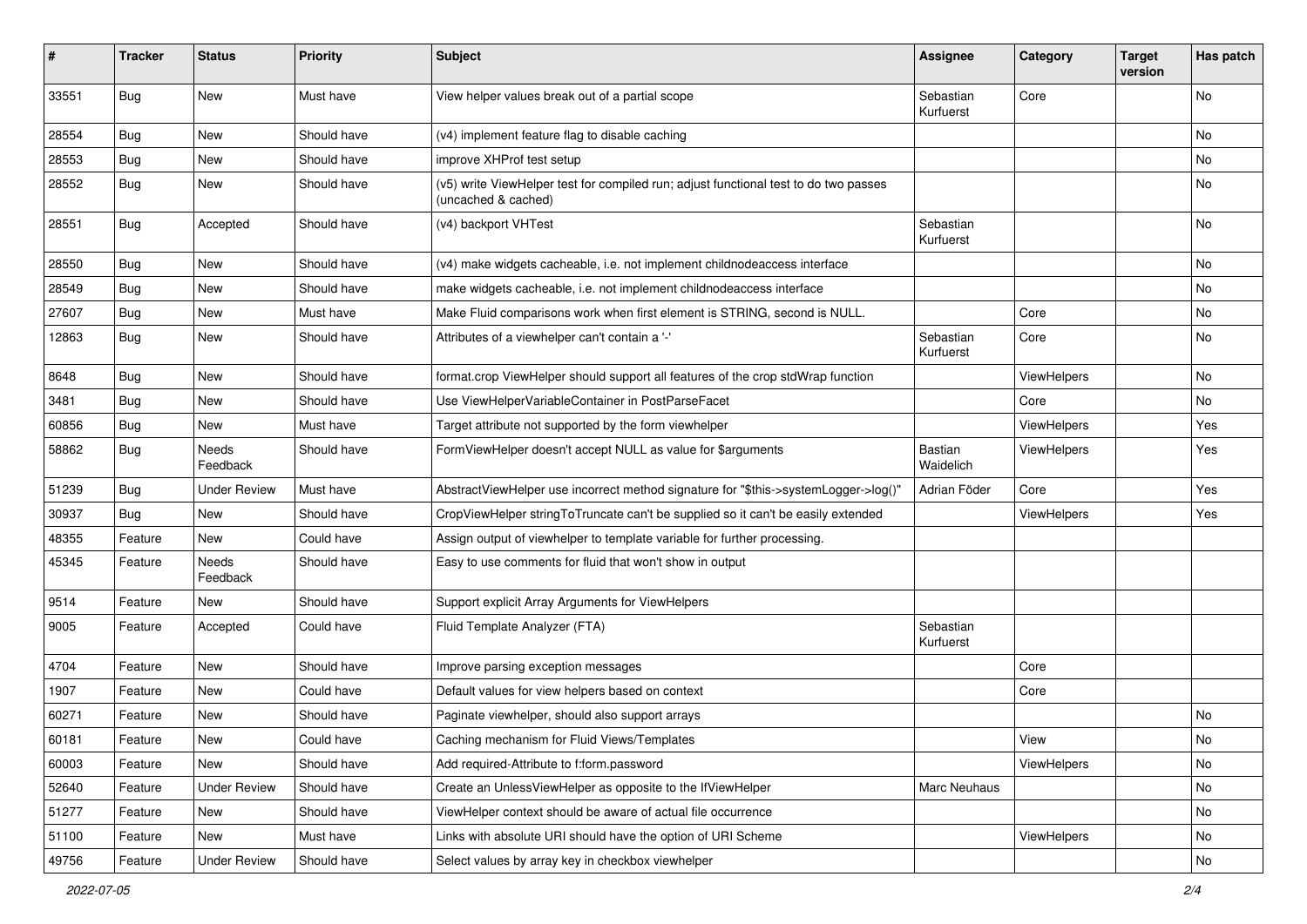| #     | <b>Tracker</b> | <b>Status</b>            | <b>Priority</b> | Subject                                                                                       | <b>Assignee</b>        | Category    | <b>Target</b><br>version | Has patch |
|-------|----------------|--------------------------|-----------------|-----------------------------------------------------------------------------------------------|------------------------|-------------|--------------------------|-----------|
| 46545 | Feature        | New                      | Should have     | Better support for arrays in options of SelectViewHelper                                      |                        |             |                          | <b>No</b> |
| 46257 | Feature        | <b>Under Review</b>      | Should have     | Add escape sequence support for Fluid                                                         |                        | Core        |                          | No        |
| 45153 | Feature        | New                      | Should have     | f:be.menus.actionMenuItem - Detection of the current select option is insufficient            |                        |             |                          | No        |
| 42397 | Feature        | New                      | Should have     | Missing viewhelper for general links                                                          |                        |             |                          | No        |
| 40081 | Feature        | New                      | Should have     | Allow assigned variables as keys in arrays                                                    |                        |             |                          | No        |
| 39936 | Feature        | New                      | Should have     | registerTagAttribute should handle default values                                             |                        | ViewHelpers |                          | No        |
| 38130 | Feature        | New                      | Should have     | Checkboxes and multiple select fields should have an assignable default value                 |                        |             |                          | No        |
| 37095 | Feature        | New                      | Should have     | It should be possible to set a different template on a Fluid TemplateView inside an<br>action | Christopher<br>Hlubek  |             |                          | No        |
| 36410 | Feature        | New                      | Should have     | Allow templates to send arguments back to layout                                              |                        | ViewHelpers |                          | No        |
| 33394 | Feature        | Needs<br>Feedback        | Should have     | Logical expression parser for BooleanNode                                                     | <b>Tobias Liebig</b>   | Core        |                          | No        |
| 33215 | Feature        | New                      | Should have     | RFC: Dynamic values in ObjectAccess paths                                                     |                        |             |                          | No        |
| 31955 | Feature        | New                      | Should have     | f:uri.widget                                                                                  |                        | Widgets     |                          | <b>No</b> |
| 30555 | Feature        | New                      | Could have      | Make TagBuilder more extensible                                                               |                        | Core        |                          | No        |
| 10472 | Feature        | New                      | Could have      | Fluid Standalone distribution                                                                 |                        | Core        |                          | No        |
| 8989  | Feature        | Needs<br>Feedback        | Could have      | Search path for fluid template files                                                          |                        | View        |                          | No        |
| 5933  | Feature        | Accepted                 | Should have     | Optional section rendering                                                                    | Sebastian<br>Kurfuerst | ViewHelpers |                          | No        |
| 3725  | Feature        | New                      | Could have      | CSS Engine                                                                                    | Christian Müller       | ViewHelpers |                          | No        |
| 3291  | Feature        | <b>Needs</b><br>Feedback | Should have     | Cacheable viewhelpers                                                                         |                        |             |                          | No        |
| 36559 | Feature        | New                      | Could have      | New widget progress bar                                                                       |                        |             |                          | Yes       |
| 7608  | Feature        | New                      | Could have      | Configurable shorthand/object accessor delimiters                                             |                        | Core        |                          | Yes       |
| 9950  | Task           | New                      | Should have     | Binding to nested arrays impossible for form-elements                                         |                        | ViewHelpers |                          |           |
| 56237 | Task           | New                      | Should have     | in-line (Condition) View Helpers should not evaluate on parsing                               |                        |             |                          | No        |
| 54195 | Task           | New                      | Should have     | Rename and move FormViewHelper's errorClass value, currently 'f3-form-error'                  | Adrian Föder           | ViewHelpers |                          | No        |
| 47669 | Task           | New                      | Should have     | FormViewHelper does not define the default request method                                     |                        |             |                          | No        |
| 46091 | Task           | Needs<br>Feedback        | Should have     | Show source file name and position on exceptions during parsing                               |                        |             |                          | No        |
| 45394 | Task           | New                      | Should have     | Forwardport Unit test for standalone view                                                     |                        | View        |                          | No        |
| 43072 | Task           | New                      | Should have     | Remove TOKENS for adding templates fallback in Backporter                                     |                        | View        |                          | No        |
| 43071 | Task           | New                      | Should have     | Remove TOKENS for adding fallback teplates in B                                               |                        |             |                          | No        |